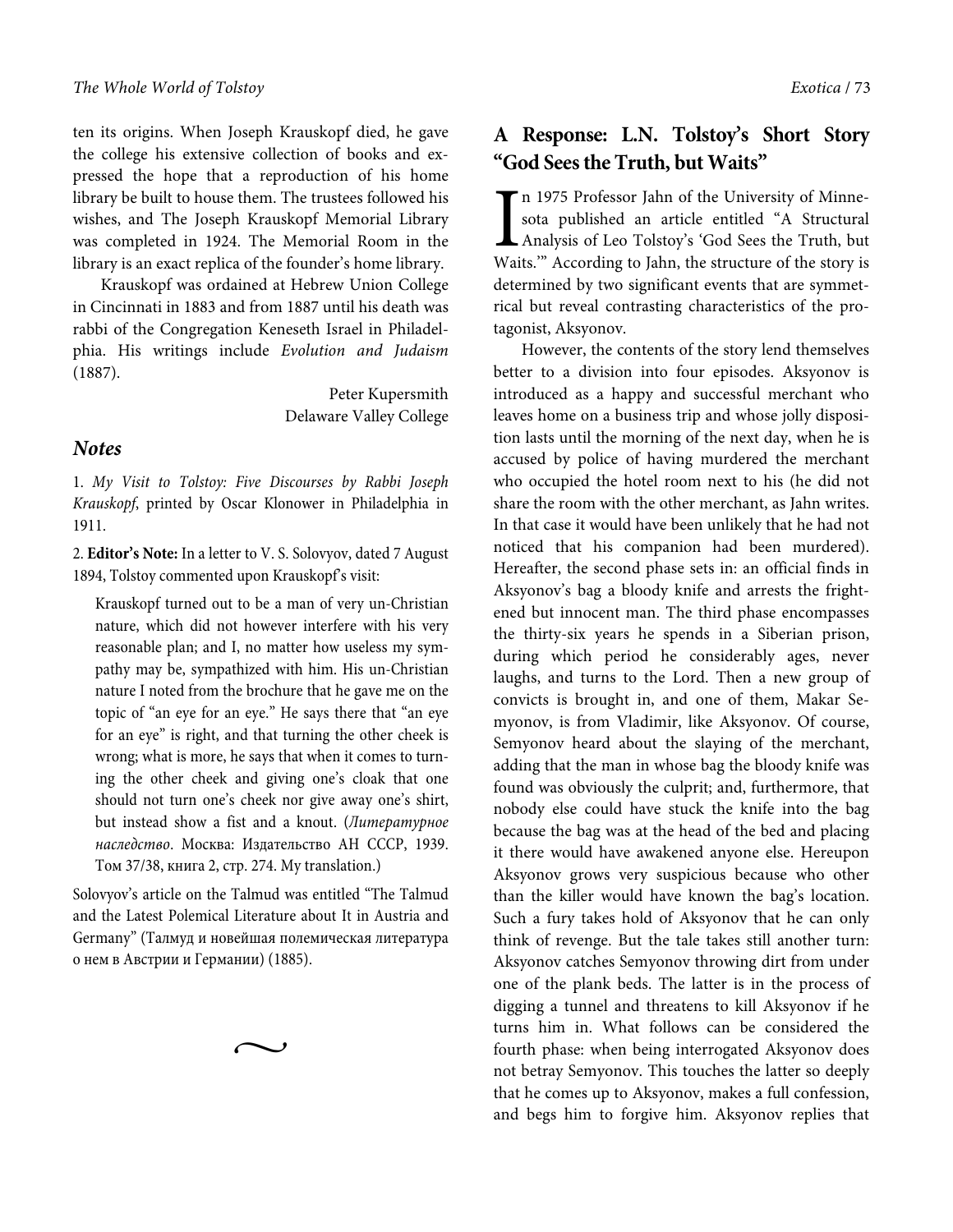God will forgive him, and that he himself is perhaps a hundred times worse than Semyonov.

It makes more sense to apply Jahn's "symmetry of opposites" to the fourth phase: Aksyonov becomes aware of Semyonov being the killer and is full of anger and thoughts of revenge. During the interrogation he considers his options: why should he protect Semyonov who ruined his life? On the other hand, what would he gain by telling on him? Thus, he replies that he did not see anything and does not know anything. Indeed, again after the conversation with Semyonov, in which the latter confesses his crime, Aksyonov has a change of heart which can be called a conversion. He tells Semyonov: "Бог простит тебя, может быть я во сто раз хуже тебя! (PSS 21: 253)."

The wording here is of great importance. Jahn writes: "In the second half he [Aksyonov] sheds tears of joy as he hears Makar's confession and forgives him" (Jahn 1975: 264). The author of the article uses here words that do not occur in the original. Aksyonov does not forgive Semyonov personally; he leaves the matter in the hands of the Lord. In fact, until the last moment his outlook on life is grim: he has nowhere to go, his wife has died, and his children have forgotten him. There is, indeed, a watershed in his behavior; he cries together with Semyonov, but, although the latter implores Aksyonov to forgive him, he leaves the act of forgiveness to God. He, indeed, sheds tears with the man who caused him so much suffering. However, nowhere in the text does it say that they are tears of joy. Thus, the terms of the conversion have to be scaled down considerably. A close reading of the text suggests that Aksyonov is desperate until the last moment but is so deeply touched by Makar's tears that he withdraws from a personal response and leaves it to God to forgive. And then, indeed, he suddenly feels much better. Thus, this scene can be interpreted as follows: Aksyonov's feelings of despair, anger, and revenge are yet too fresh for him to forgive. However, leaving the act in God's hands, he feels a great burden alleviated since he is certain that he will never harm Makar because of evil impulses. It should be added that even on this diminished scale, Aksyonov's conversion is impressive.

One can agree with Jahn with regard to his criticism of N.N. Gusev's statement that Tolstoy did not express any mystical–religious ideas in the story. On the other hand, it is important to differentiate here: it cannot be doubted that Aksyonov's conversion to leave it to God to forgive Semyonov is spiritual and rooted in his deep belief in God. At the same time, there is nothing mystical about this conversion; many people have testified to a similar experience.

In addition, the suggestion that the contents of the story would not have been infringed upon if the title were changed to "Tale about the Merchant Aksyonov" was not Gusev's, as Jahn implies, but was made by Lenin's sister, A.l. Elizarova. The latter liked Tolstoy's narrative, based on a popular folk tale, very much, but as a stout communist had difficulties accepting the name of the Lord in the title.

Thirty years later, Professor Hugh McLean of the University of California, Berkeley, threw down the gauntlet to Professor Jahn with regard to the latter's interpretation of Tolstoy's story. But first, I would like to respond to what McLean labels as Tolstoy's error. It concerns the sentence: "На другой день, когда вывели колодников на работу, солдаты приметили, что Макар Семенов высыпал землю, стали искать в остроге и нашли дыру" (PSS 21: 251,252). In a footnote, McLean discusses the ambiguity of the verbal form высыпал which, depending on the stress, can be imperfective or perfective, resulting in an English translation of either "was scattering" or "had scattered." He adds that his colleague Olga Hughes, a native speaker of Russian, reads it as a perfective. To my mind, there is no ambiguity: the form is definitively perfective. It is, after all, very unlikely that Semyonov was scattering dirt and thus, taking the risk of being observed by the soldiers.

Much more serious is McLean's claim that Tolstoy erred by inserting Makar Semyonov's name, since the soldiers had only been confronted by someone's act of scattering. However, it can be argued that Tolstoy made use of a long-established literary device of naming a person unknown to certain characters in a story or a play but known to the readers or audience.

But the bulk of McLean's article involves the question of which version should be preferred with regard to Aksyonov's interrogation after the authorities had found out that an escape tunnel was being dug.

Tolstoy's close friend Chertkov was apparently troubled by the fact that Aksyonov was lying during the interrogation when he declared that he had not seen anything and did not know anything. Chertkov argues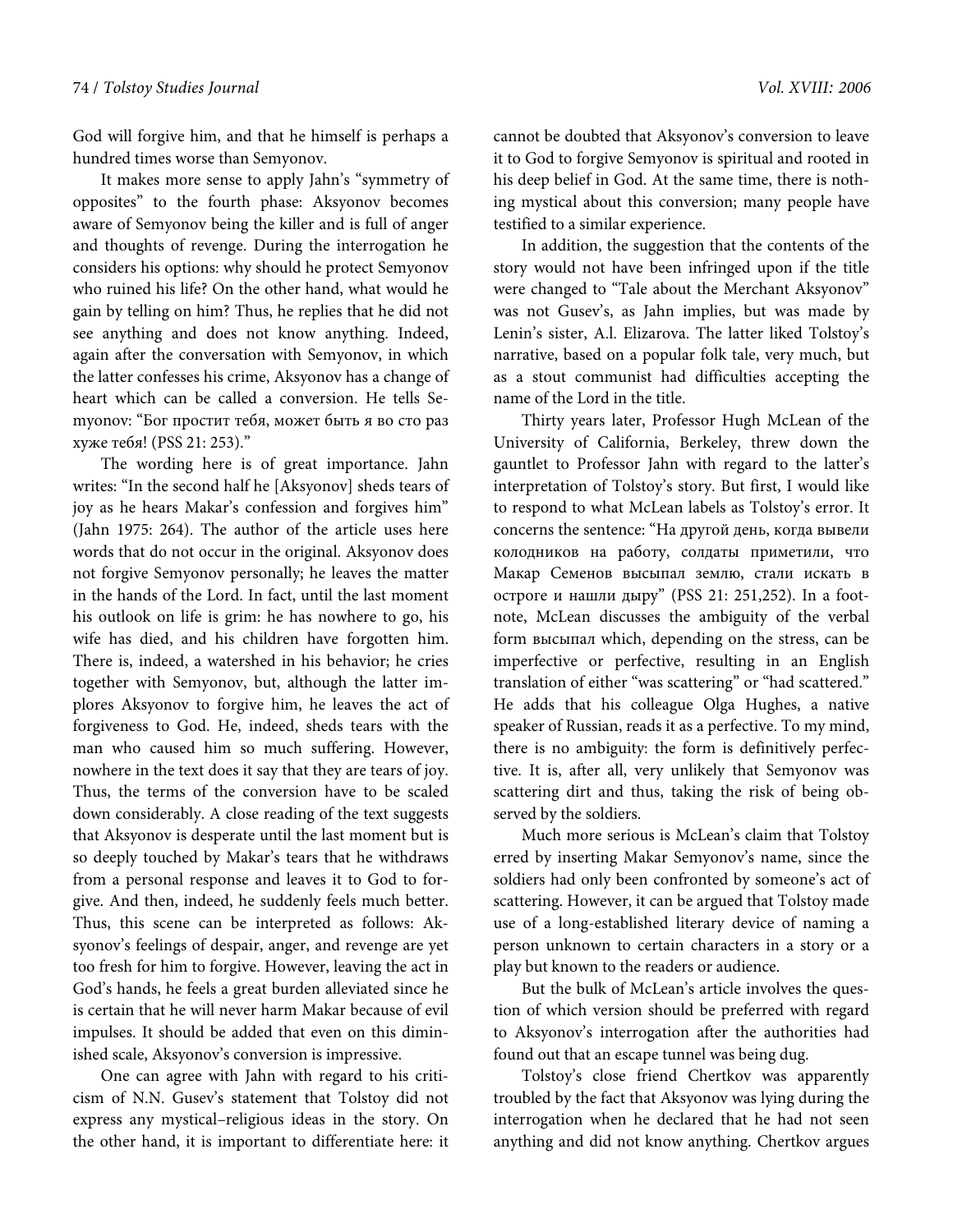that the passage could easily be rewritten without either changing the contents of the story or Aksyonov telling a lie. Indeed, a new version was written, although it is uncertain by whom. In it Aksyonov replies: "Не могу сказать, ваше благородие. Мне Бог не велит. Я не скажу" (PSS 21: 334). This version was not used in the Jubilee edition, and McLean writes: "I do not agree with this decision. The 'I won't tell' text is the latest approved by the author, and according to standard textological principles, it should stand as canonical" (McLean 79).

In his response to McLean's article, Jahn argues and to my mind convincingly—that, taking into consideration Aksyonov's highly agitated disposition during the interrogation, it is more believable that he said, after moments of confusion, that he had not seen and did not know. It would have required an inner tranquility, which at that moment Aksyonov obviously missed, for him to say that God forbade him to speak and that he would not tell. I agree with Jahn that such a response at that moment would be premature. But he stretches credibility much too far when he continues: "These words imply that a perfect link of communication between Aksyonov and the deity already exists as it does at the end of the story" (Jahn 2004: 83). One would think that for such a link to exist a much more sophisticated person would be needed. Returning to the controversy regarding the versions "I did not see" and "I won't tell," the matter is more complicated than alleged in either of the two articles. When Aksyonov sees that Semyonov is busy digging a hole under one of the plank beds, the latter "рассказал, как он прокопал проход под стенами" (PSS 21:251). There is no doubt that "прокопал" is perfective, and the translation must therefore bе "told that he had dug a passage under the walls…" Aksyonov had not witnessed that; he had only seen Semyonov scattering dirt from under the plank bed. Thus, he had seen only part of the operation. It seems that what Chertkov suggested to Tolstoy in his letter of 31 January 1885, namely that Aksyonov declared that he did not do the digging and remained silent about whether or not he knew who did, would in all likelihood have been the most satisfying version. In addition, apart from the valid point made by Jahn that during the interrogation Aksyonov was still lacking in acquiescence to reply with such self-assurance, the "I won't tell" version portrays Aksyonov actually in a

weaker position than the "I did not see." By stating that the Lord did not order him to speak up, Aksyonov in essence withdraws from commenting on the matter himself and hides behind God's judgment. And by stating that he will not tell, says actually that he knows the truth but will not reveal it. As to this version, it is a moot point, to my mind, whether Aksyonov's defiant behavior has to be interpreted as an expression of courage.

My interpretation of the story is as follows: a simple man is unjustly convicted of a crime he did not commit. Consequently, during twenty-six years he suffers in a Siberian prison. Then he comes face to face with the real murderer, who begs for forgiveness. Until, at the last moment, full as he is of bitterness, anger, and thoughts of revenge, a conversion takes place in Aksyonov. He feels that he has received the strength to keep his bad feelings under control and to leave it to God to forgive the murderer. In this context, special attention should be paid to the phrase "И вдруг у него на душе легко стало" (PSS 21: 253). About the use of вдруг (suddenly), M.B. Khrapchenko wrote: "Major changes in heroes' inner life were not seldom characterized by the author [Tolstoy] by means of the word 'suddenly'" (Храпченко 392). In this context it is important to remember the famous lines Tolstoy wrote in his essay of 1862, "Are the Peasant Children to Learn to Write from Us, or, We to Learn from the Peasant Children?": "Our ideal is behind us, not before us. Education spoils, it does not correct men. The more a child is spoiled, the less he ought to be educated, the more liberty he needs" (Tolstoy on Education 222). Aksyonov is of course not a child, but as a simple soul he has in common with children that he is unspoiled, and the sudden revelation of how to act falls into fertile earth in Aksyonov's case. Although it is impossible to accept Gusev's interpretation of the story in full, he makes the following important remark: "But if it is impossible to see that any mystical concepts are expressed in the story 'God sees the Truth, but Waits,' there is no doubt on the other hand, that one of Tolstoy's dearest ideas is expressed in the story—the belief in the power of goodness (Вера в силу добра)" (Гусев 78).

I would like to add to this dictum: the belief of simple people in the power of goodness. And Aksyonov was one of these simple souls.